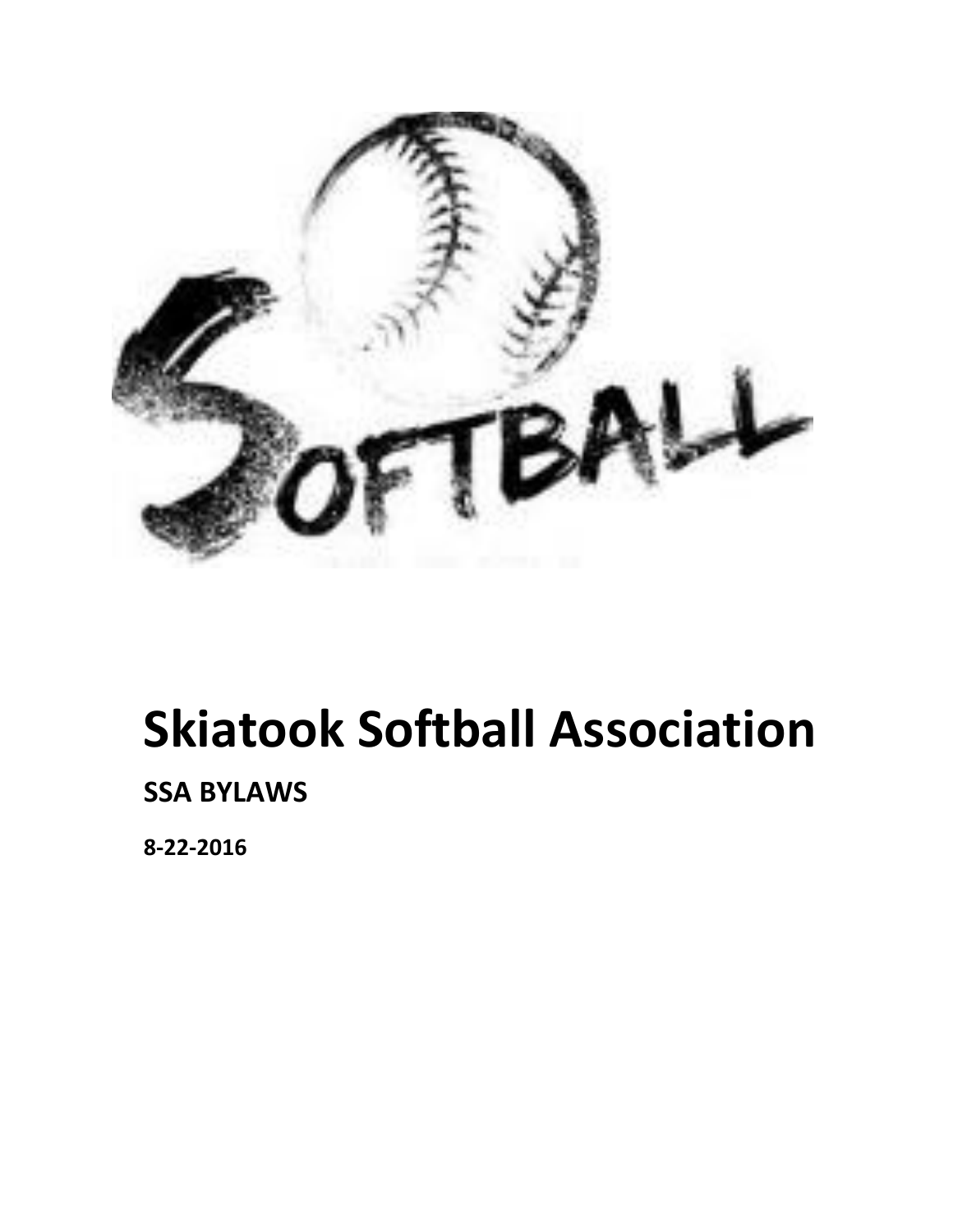## **Article I. NAME, AFFILIATION, AND OBJECTIVE**

#### **SECTION 1: NAME & AFFILIATION**

The association shall be called Skiatook Softball Association and may be referred to as SSA, Softball or the League in the rest of this document.

#### **SECTION 2: OBJECTIVES**

SSA seeks to instill in its participants the ideals of good sportsmanship, honesty, loyalty, courage, discipline, and respect for authority. These objectives will be reached by providing the highest quality of supervision and competitive games. The supervisors shall bear in mind at all times that the attainment of exceptional athletic skill or the winning of games is secondary to the player's wellbeing. It is the philosophy of SSA to have its coaches, teach all players all aspects of the game of softball and do so in a positive, and alcohol-, tobacco- and drug free environment.

## **Article II. GOVERNMENT**

The government of SSA shall be under the direct supervision of the following Board Members. A total of nine (9) members shall be on the board.

#### **OFFICERS:**

- A. President
- B. Vice-President
- C. Secretary
- D. Treasurer
- E. Umpire In Charge
- F. Four (4) Members-At-Large

The SSA Board shall have the supervision, control and direction of the management, affairs and property of the organization; will determine its policies, will supervise the disbursement of its funds and shall actively pursue the purpose and objectives enumerated in these by-laws.

Written rules could not possibly be published that would cover all situations that will arise in the SSA. Should a situation arise that is not specifically covered by the written rules, the Board shall rule on such situation if deemed necessary. Any deviation from a written rule will be by the express consent of a majority of the Board.

In case of a vacancy on the SSA Board, the president may appoint someone to fill the vacancy, with majority of the board approval until the next scheduled election of board members. Failure to attend the six (6) minimum required meetings could result in removal of the offending officer by a majority vote at a general board meeting. The appointed officer will serve the remainder of the term.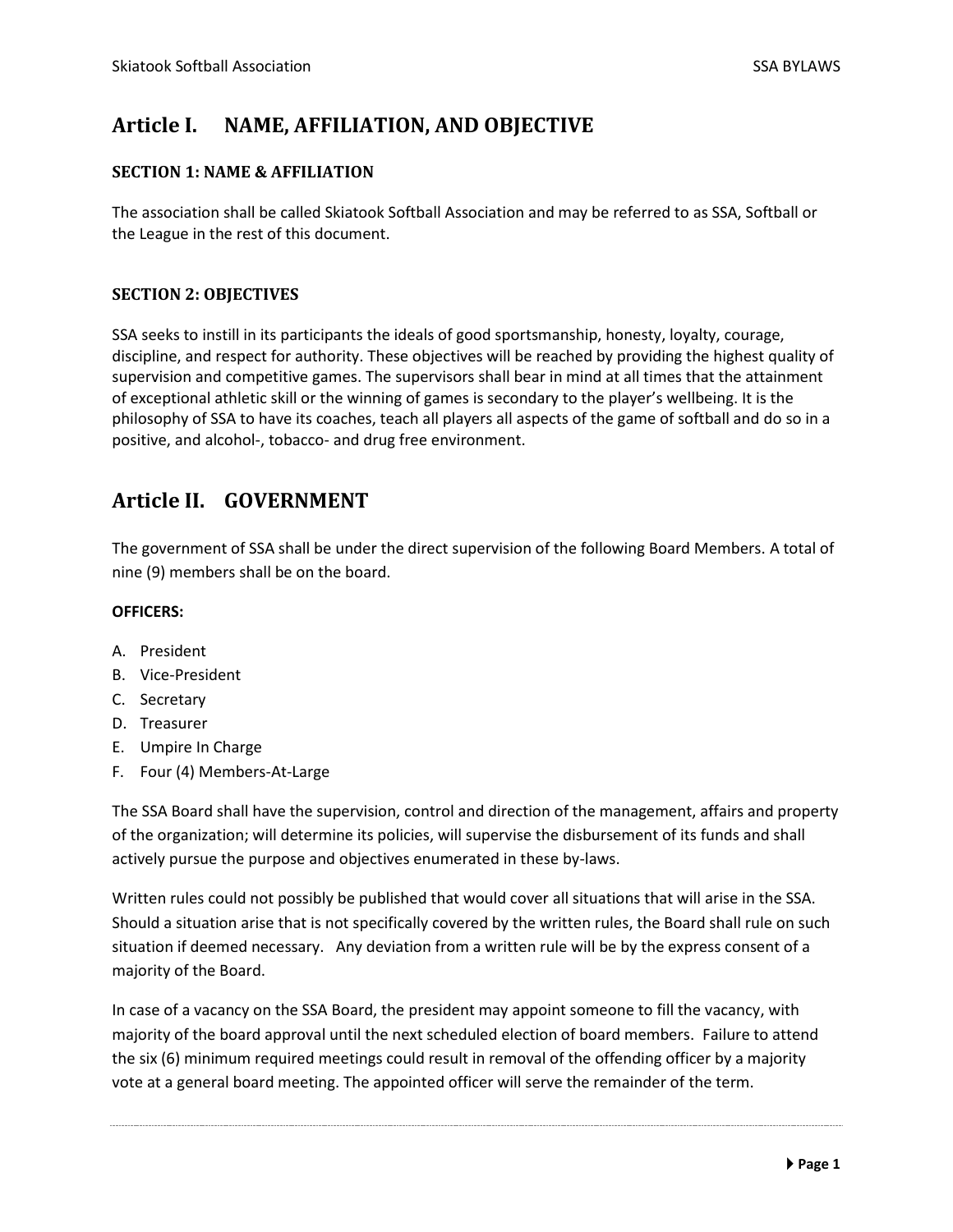Board members and officers are required to take ASA certification annually, which includes a Criminal History check. Coaches, umpires, and ANY adult on the field with the players may be additionally required to submit to a State of Oklahoma Criminal History check.

## **Article III. DUTIES AND RESPONSIBILITIES**

#### **SECTION 1: DUTIES OF THE OFFICERS**

#### **A. President:**

- 1. Act as commissioner and have overall knowledge of the proceedings.
- 2. Preside over all meetings of the general membership or the SSA Board.
- 3. Shall have no voting power, except in the case of a tie.
- 4. Initiate an annual audit of the treasurer's office.
- 5. Shall be responsible for the day-to-day operation of the SSA.
- 6. If the president holds two positions on the Board, he will retain voting rights.
- 7. Obtain appropriate accident and liability insurance before any player practices or plays.

#### **B. Vice President**

- 1. Assist the president in all functions.
- 2. Preside at any meeting the president is unable to attend.

#### **C. Secretary**

- 1. Attend all meetings and keep minutes of the meetings.
- 2. A summary of the minutes of the previous general membership meeting shall be read at the next general membership meeting. Organize and coordinate the printing, collation, and distribution of all printed materials.
- 3. Act as Public Communication Liaison.

#### **D. Treasurer**

- 1. Keep an accurate account of all monies for the SSA.
- 2. Deposit all monies in SSA bank account.
- 3. Pay all approved debts.
- 4. Prepare and give financial reports at all meetings.
- 5. Assist in the annual audit.

#### **E. Umpire in Charge**

- 1. Schedule all umpires for league and tournaments.
- 2. Work with the Board on rules and conduct.
- 3. Must be registered with all sanctioning bodies represented in the park.

#### **F. Members At Large**

1. An at larger board member shall be appointed to represent the general membership. This officer shall be a voting member with voting limited to issues or decisions affecting the membership as a whole and shall not vote on operational items of the SSA.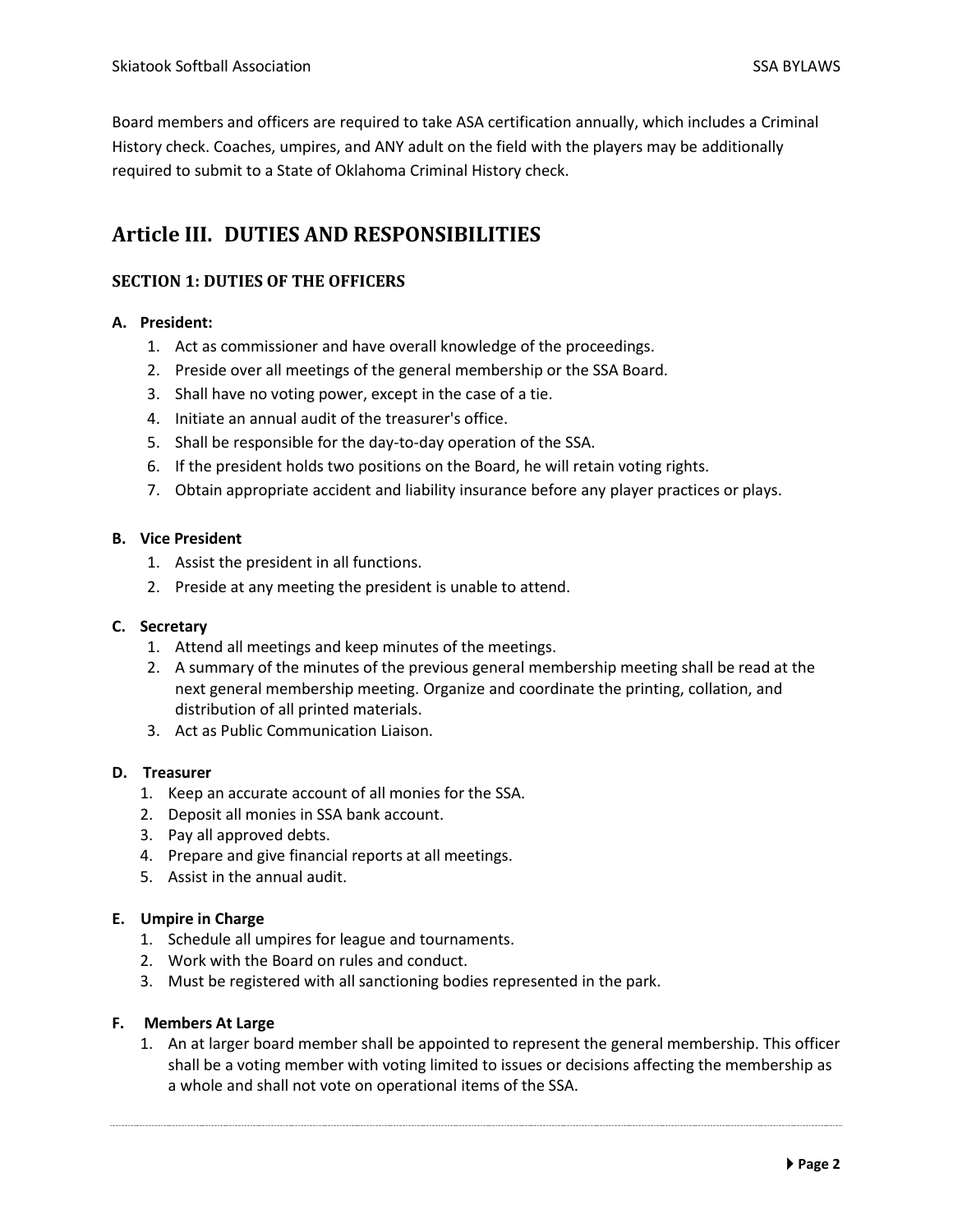#### **SECTION 2: DUTIES OF THE BOARD**

- A. Management of this Association shall be entrusted to the Board. A 51 percent majority of the voting Board members shall constitute a quorum and therefore be allowed to vote for the entire Board.
- B. All proceedings of the Board shall be reviewed at the next general membership meeting.
- C. All members of the Board, including the officers, shall serve without salary.

#### **SECTION 3: ELECTION OF THE BOARD**

- A. Elections shall be held at the general membership meeting held on or around January 15th every other year from electing years.
- B. The Board or the general membership may submit recommendations/nominations. If no one is nominated, appointments can be made by the president to fill the positions, with majority of the board approval.
- C. Five (5) officers and four (4) Board members shall be elected by simple majority of full membership present. Newly elected officers/members shall assume duties at the next scheduled Board meeting.
- D. Secret ballot may be used if there is more than one nominee for any office.
- E. The term of each officer shall be for two years providing qualified candidates are available

#### **SECTION 4: CONCESSION DUTIES AND RESPONSIBILITIES**

- A. The Concession Stand Coordinator will be responsible for the operation inside the concession stand and gate entry to the park.
- B. They will supervise the paid workers and assure that all concession stand procedures are followed. Should they be unable to work their assigned night due to illness they must coordinate with another qualified person to trade nights.
- C. Workers must be 12 years of age or older. The Coordinator will pay workers each night and keep a record of hours worked.
- D. Coordinator should keep accurate record of concession inventory as well as nightly sales.
- E. Concession Stand Coordinator will be responsible for submitting nightly accurate total of sales in dollars for gate and concession sales.
- F. The concession stand coordinator and a member of the board (other than Treasure) will count and sign for the amount earned during each night or event. In the even there are no other board members available to sign off, and then the treasure can sign.
- G. Treasure will receive funds weekly and verify count and deposit in the SSA bank account.

### **Article IV. MEMBERSHIP**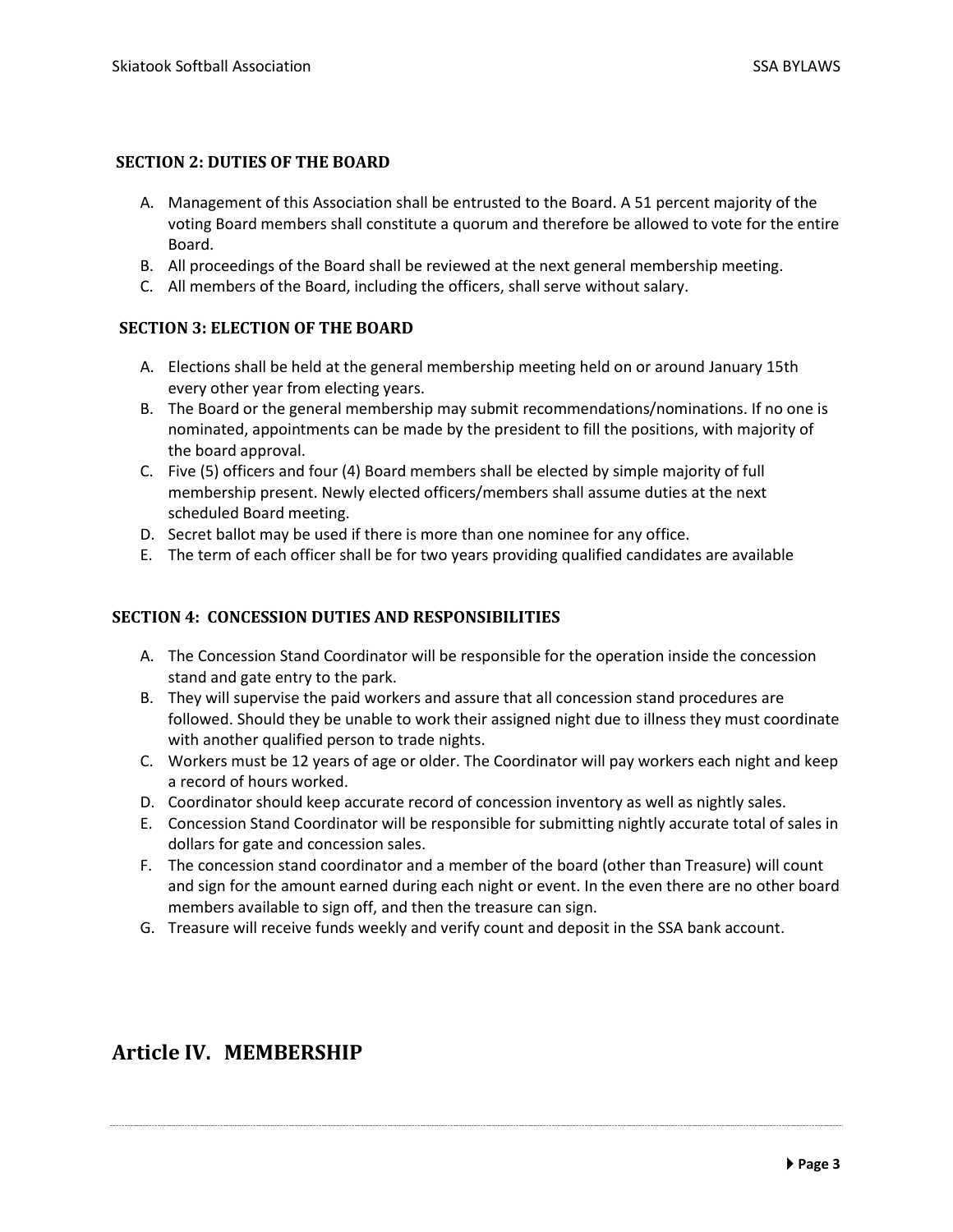#### **SECTION 1: MEMBERS, MEMBERS' RIGHTS AND CONFLICTS OF INTERST**

Regular members of SSA shall consist of parents or legal guardians of players. In election of Board members each regular member gets one vote per child who participated in the previous year.

- A. Membership shall consist of the following:
	- 1. Team managers
	- 2. Officially registered coaches
	- 3. Board members
	- 4. Parents of the players who are currently in the softball program or legal guardians of players.
- B. Members shall have the right to adopt rules and regulations to govern this association. Members must attend the meetings in order to have a vote.
- C. No member shall use his position to achieve financial gain. No general member will have UN- paid access to gated SSA events.
- D. Any conflict of interest shall be disclosed to the SSA Board.

#### **SECTION 2: REGISTRATION FEES**

Registration fees will be set by the SSA board on a yearly basis. Registration fees pay for player accident insurance and operation expenses of the SSA. In case of need, the Board can override the player fee. No player will be refused because of lack of funds. Registration will be held during January and the first week of February. The location for registration will be set by the Board on a yearly basis.

## **Article V. MEETINGS**

#### **SECTION 1: BOARD MEETINGS**

Regular board meetings of the SSA will be held monthly. Meetings will be held for no more than 2 hours at which time a motion may be made to extend the meeting. Special meetings may be called at the discretion of the President. Quorum: Presence, in person, of at least 51% of the Board Members and include the President and/or the Vice-President. Voting: Only Board

- A. The Board shall meet monthly to conduct the business of SSA.
- B. The general membership meetings shall be held on or around Jan  $15^{th}$  and July  $25^{th}$  unless otherwise ordered by the SSA Board.
- C. The General membership meeting on or around July  $25<sup>th</sup>$  shall be known as the annual meeting.
- D. Notification of the meeting will be via local newspaper, e-mail or social media outlets.
- E. Robert's Rules of Order shall govern meetings except where in conflict with these bylaws and rules and regulations.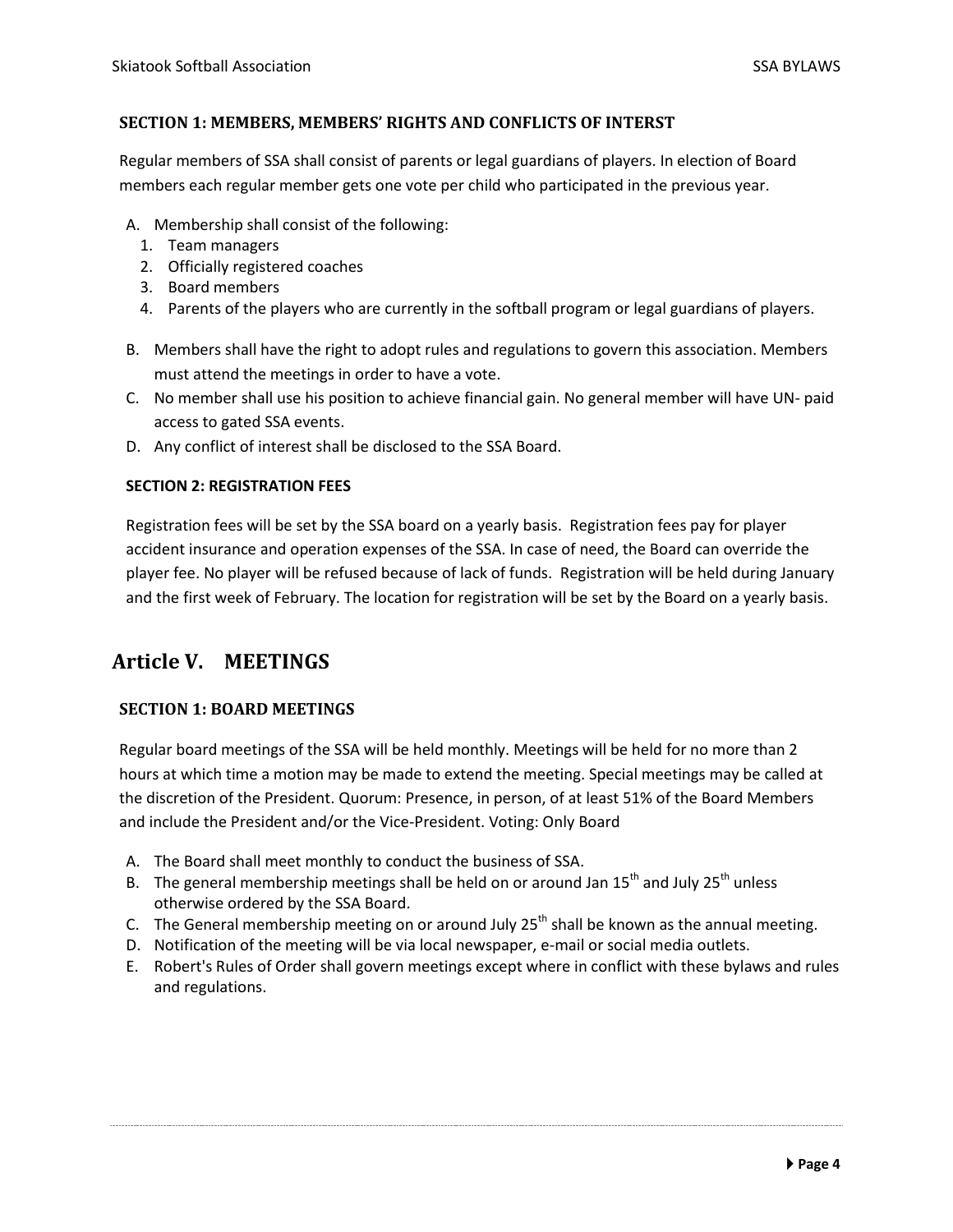#### **SECTION 2: GRIEVANCE COMMITTEE**

Any grievance/complaint against a Coach, Umpire, Board Member, or anyone affiliated with SSA shall be turned into the Board or e-mailed (*Skiatookyouthsoftball@yahoo.com* ) within 48 hours of the issue. It must be in written form and signed and dated.

## **Article VI. CONDUCT OF COACHES, PLAYERS, SPECTATORS AND UMPIRES**

- A. All coaches, players, spectators and umpires will be expected to conduct themselves in a proper and sportsman-like manner. The SSA Board reserves the right to judge any conduct detrimental to the league or association, including recruiting violations and take action against such parties as appropriate.
- B. The use of foul or profane language is prohibited at practice and the ballpark. The use of any form of tobacco is prohibited on the practice or playing field. Glass containers will not be allowed into the playing complex.
- C. Alcoholic beverages are prohibited at all times and in all places within the park. Any umpire or SSA volunteer showing signs of intoxication during an SSA sponsored event will be ejected and suspended until a disciplinary review can be held. Review must be held within five (5) days of suspension.
- D. Harassment of any player will not be allowed. Umpires shall enforce the rule. Violators will be removed from the park. Umpires will be required to follow the chosen league sanction umpire rules and protocol.
- E. Umpires will be paid the full appropriate umpire fee only after three (3) innings of play have been completed. Games started and played for less than three (3) innings will be at half the appropriate fee. 6U games will be considered complete after 30 minutes of play. Umpires will not be paid if the game(s) were cancelled due to rain by 4 p.m. on the day of scheduled games.
- F. Misuse of fields, fence, gates, equipment or property will be subject to disciplinary action based on recommendations by the SSA Board.

#### **SECTION 1: DISCIPLINARY ACTIONS**

The SSA board shall have the authority to suspend, discharge, or otherwise discipline any player, manager, coach, umpire, league officer, or other person whose conduct is in violation of the rules and regulations of SSA and these by-laws, and/or is considered detrimental to the best interest of the league. Persons subject to disciplinary action shall have the right to a hearing before the league officers before such discipline is imposed. In the event the discipline procedures involve a player, the player's parents or legal guardian shall be invited to attend the hearing with the player concerned. Persons, youth or adult, who refuse to comply with the rules of SSA, or the league, may be considered for disciplinary action. The league may impose one of the following penalties which, in their opinion, seems to match the severity of the offense: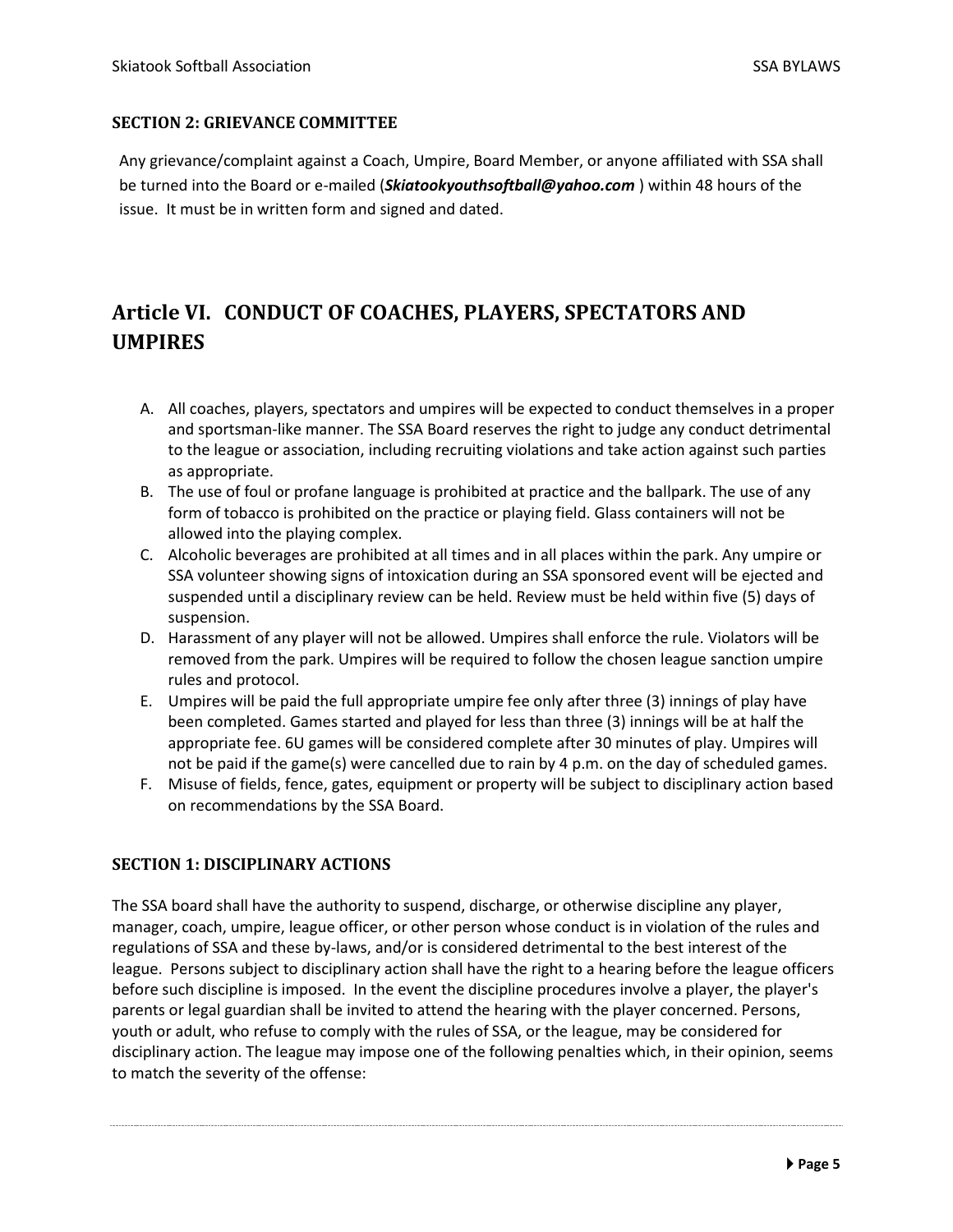- A. **Warning** -The offending person is to be advised in writing of the offense and further advised that repetition of the offense shall result in a more severe penalty.
- B. **Suspension -**The offending person is to be advised in writing that he/she has been suspended from all league activity for a specific number of games or days.
- C. **Dismissal**  The offending person is to be advised in writing that he/she has been dismissed from the league for the remainder of the current year.
- D. **Barred** -The offending person is to be advised in writing that he/she had been barred from present and future participation in the league, or for specific number of years.

## **Article VII. FINANCIALS**

The SSA Board will determine which positions will receive financial compensation and the amount of money, whether it is an hourly amount or lump sum. No voluntary board member shall receive payment. Board members are considered voluntary positions. Any expenditures totaling over \$150, regardless of the need, will require written approval of the SSA board given to the Treasurer or President. All financials can be reviewed publicly at the general meetings.

## **Article VIII. TEAMS, COACHES, AND UMPIRES**

#### **SECTION 1: LEAGUE AGES**

| A. T-BALL                | 6 & UNDER | CAN'T TURN 7 BEFORE Jan 1st  |
|--------------------------|-----------|------------------------------|
| B. COACH PITCH 8 & UNDER |           | CAN'T TURN 9 BEFORE Jan 1st  |
| $C.$ 10 & UNDER          |           | CAN'T TURN 11 BEFORE Jan 1st |
| <b>D. 12 &amp; UNDER</b> |           | CAN'T TURN 13 BEFORE Jan 1st |
| $E.$ 14 & UNDER          |           | CAN'T TURN 15 BEFORE Jan 1st |

The above ages refer to league age and are set forth by SSA

#### **SECTION 2: INSURANCE**

- A. The league will furnish insurance and registration with the governing sanction for all recreation players. It is required that all players be insured through a recognized governing softball body.
- B. The insurance will be secondary to any other insurance under which the player is covered. Claims must be filed under the other insurance first

#### **SECTION 3: LEAGUE RULES**

The SSA rules shall be as published in the official SSA (softball) league rulebook. Any coach who knowingly violates league-playing rules is subject to disciplinary action.

A. All rules will be in accordance with chosen sanction unless specified herein.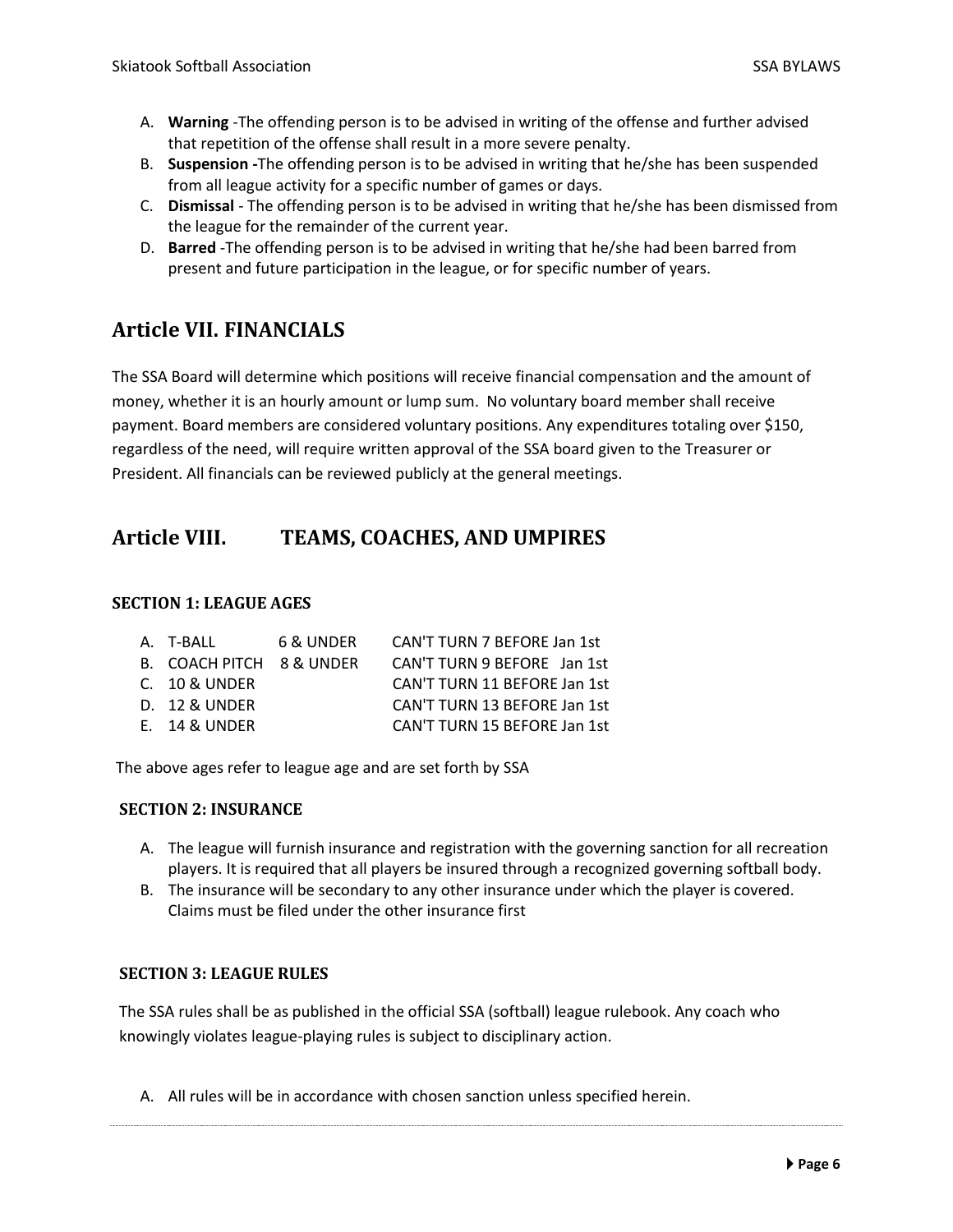- B. All umpires will be sanctioned in accordance with the chosen sanction by the league.
- C. Rules from the League Association will trump the chosen sanction rules except for sanctioned tournaments.
- D. The following rules also apply:
	- 1. Chest protector, shin guards, helmet, mask and throat protectors will be worn by the catcher at all times (including practices). Helmets with chinstraps and face guards must be worn by players while batting and running bases (including practices).
	- 2. Metal cleats will be allowed in 14U and up only.
	- 3. Jewelry of any kind is not allowed to be worn during games.
	- 4. All SSA registered rec teams will be allotted a time and field for practice, to be determined at draft. Non-SSA teams will not be allowed use of fields for practice or other use without prior written authorization from the SSA Board. Teams violating the set practice schedule will be subject to disciplinary action, up to and including forfeiture of remaining practice times, league game wins, and/or fines to be determined by the SSA Board.

#### **SECTION 4: PARK CLEANUP**

Each team is responsible for picking up all trash in their dugouts after each game. Coaches should ensure that their parents and players stay to help clean up. All trash in and around the dugouts, bleachers and breezeways must be picked up and placed in trash cans. Trash cans in the dugouts must be emptied into the trash poly carts after the last game of the night. The board may assess a \$60.00 fee to the team if the area is not clean.

#### **SECTION 5: PRACTICE FIELDS**

- A. Each current officer on the Board who has a recreation and/or competitive team shall be allowed to pick one practice time (90 minutes) prior to draft. Officers will be allowed to pick a second time as part of the general practice field draft.
- B. Each eligible recreational and/or competitive team may select up to two, 90-minute practice times during the spring draft. Practice times may be back-to-back on one day or on two separate days.
- C. Any non-league playing teams wishing to acquire a practice field must submit a written request to the SSA president.
- D. Cost for one 90-minute practice time is \$250. This fee entitles the team to field use between March and November of that calendar year. Checks must be made out to SSA.
- E. Final eligibility for practice field use will be made by the Board.
- F. Non-league teams will be subject to same rules and regulations as league teams in terms of field use and maintenance. Non-compliance can result in loss of field use and field rental payment.
- G. All field use is based on availability and conditions of fields.
- H. Fields may be closed to practice and games with no notice by Board.
- I. Misuse of fields includes, but is not limited to:
	- 1. Removal of bases or pitching rubber.
	- 2. Applying water or other soaking agents to the infield or outfield.
	- 3. Climbing locked gates or over fences.
	- 4. Not picking up trash.
	- 5. Leaving lights on when last team in the park.
	- 6. Not locking gates.
	- 7. Giving access to lock combination or fields to non-league players, coaches and teams.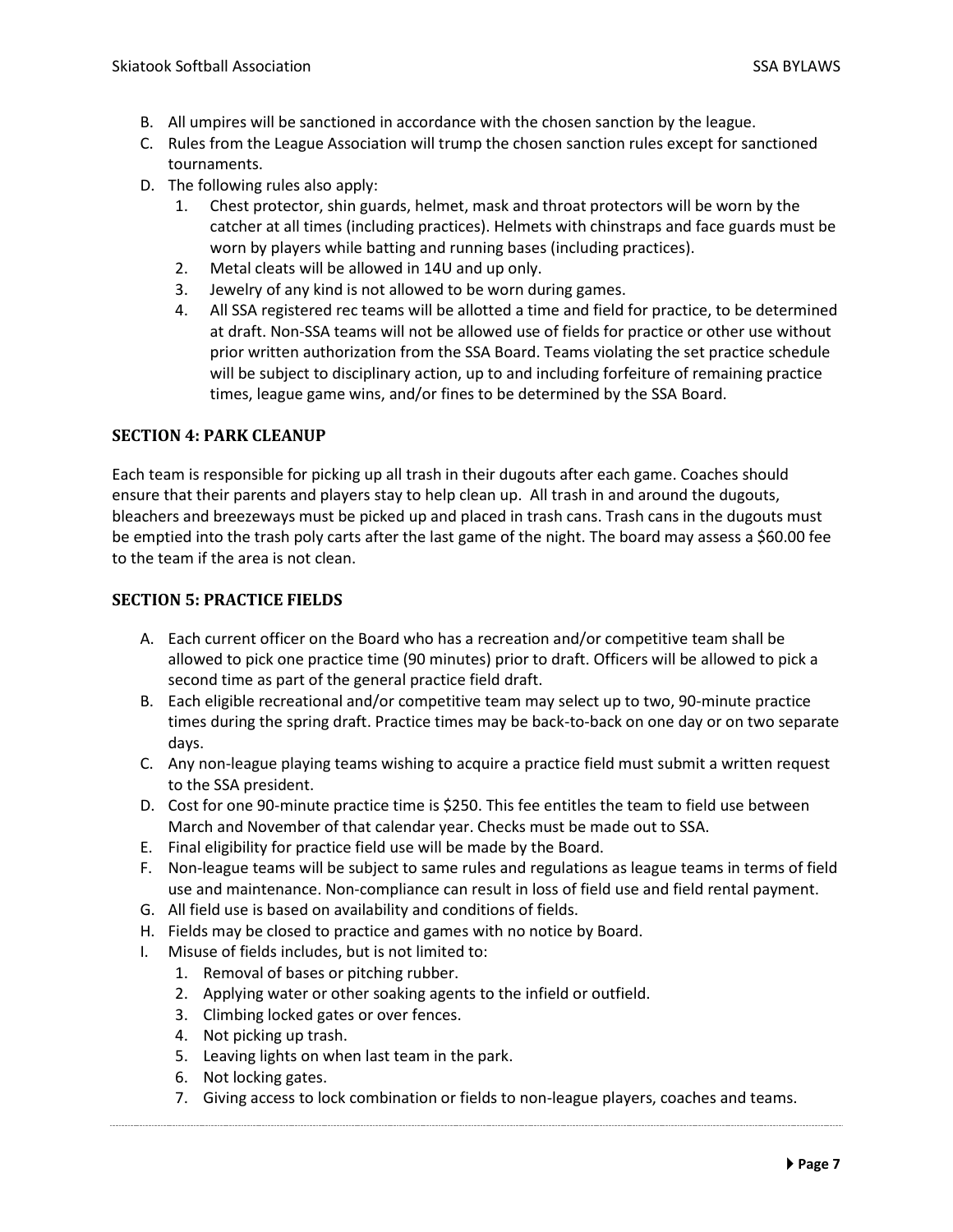#### **SECTION 6: UNIFORMS**

- A. Uniforms will be worn during all regular games.
- B. The minimum requirements for uniforms will be "like" shirts with 6-inch high numbers on the back of the shirts.
- C. General guidelines may be added by the SSA Board as required

#### **SECTION 7: SCHEDULING AND RESCHEDULING OF GAMES**

- A. Games will be scheduled in accordance with League Association and the chosen sanction rules.
- B. Regular season and playoff games will not be scheduled on Wednesday nights, any night after 10 p.m. and/or before 1 p.m. on Sundays. The only exception would be to schedule a rainout game on a Wednesday night if there were no protests from the coaches and parents involved.
- C. Games will not be rescheduled except for rainouts and/or other legitimate reasons such as school functions. Games must be rescheduled by home coach through the scheduling coordinator within five (5) days of the rainout or other legitimate reason.
- D. When games need to be rescheduled, the home team will be given a choice of two dates. Games will only be rescheduled once except for original rainouts.
- E. All coaches will be required to put up a forfeiture fee. 8U teams and below \$60.00. 10U teams and up are \$70.00. In case of a forfeit, that team will not be allowed to play another game until another forfeiture fee is paid. This money will be refunded at the end of the season if unused.

## **Article IX. FINAL STANDINGS/TROPHIES/AWARDS**

At the end of each season, final standings in each age group will be determined for presentation of trophies and awards. Trophies will be awarded to the first, second and third place teams in each age group. The best league record will determine the seeding for the end-of-season playoff. 6U teams will receive a participation trophy.

## **Article X. DRAFTING RULES**

#### **SECTION 1: COACHES & ASSISTANTS**

With the goal being success in coaching, all managers will be required to find an assistant coach. In this event, the protected player rule applies. Daughters of the assistant coach become protected players on the team. A team is allowed as many assistant coaches as they want but only 2 assistant coaches can be used for the protected player rule.

#### **SECTION 2: DRAFTING ORDER**

Returning Coaches have two options when drafting players. They can either keep their whole team or keep none of their team from the previous year. Each drafted player shall remain on that teams' roster